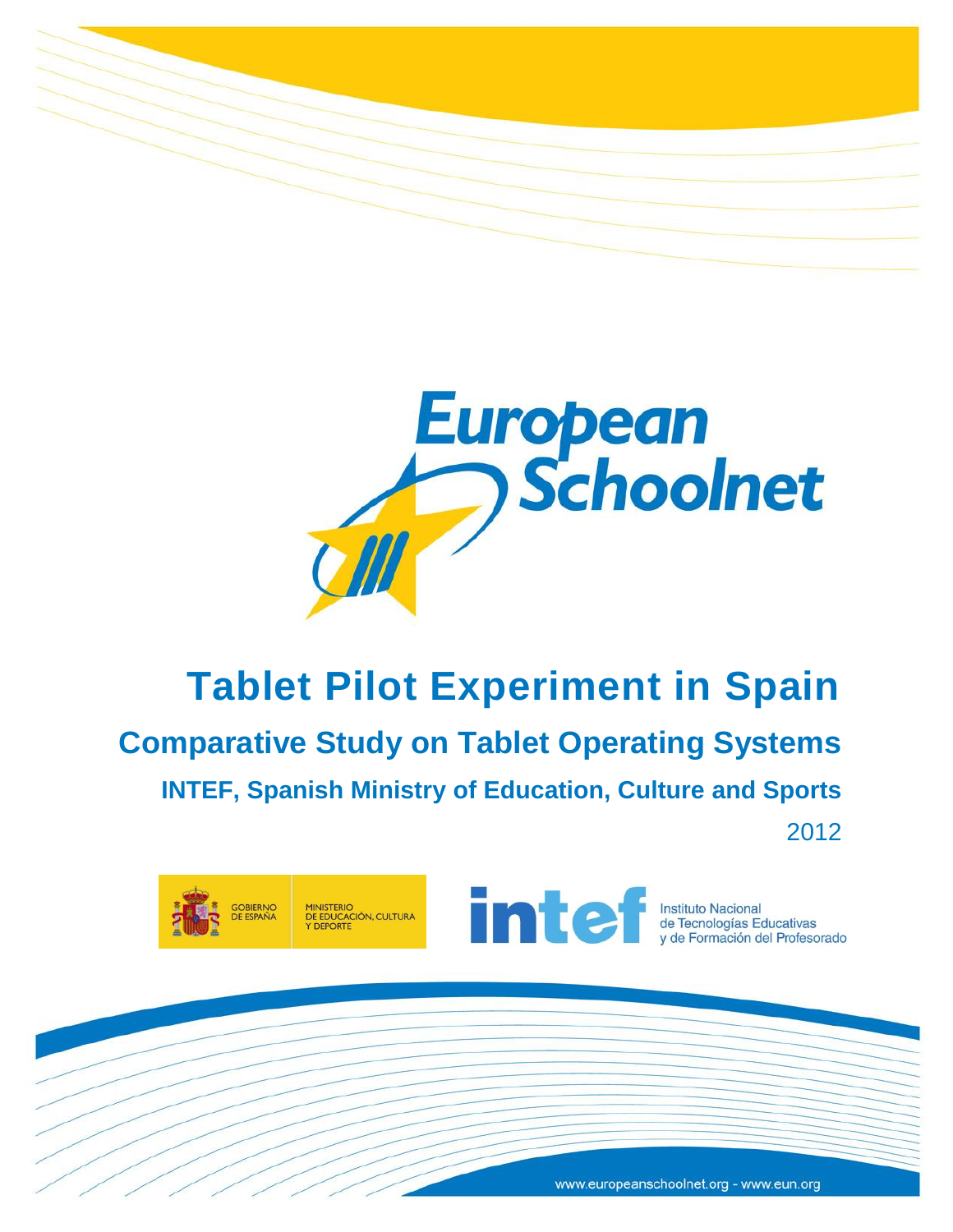



 $\sqrt{2}$ 

## TABLE OF CONTENTS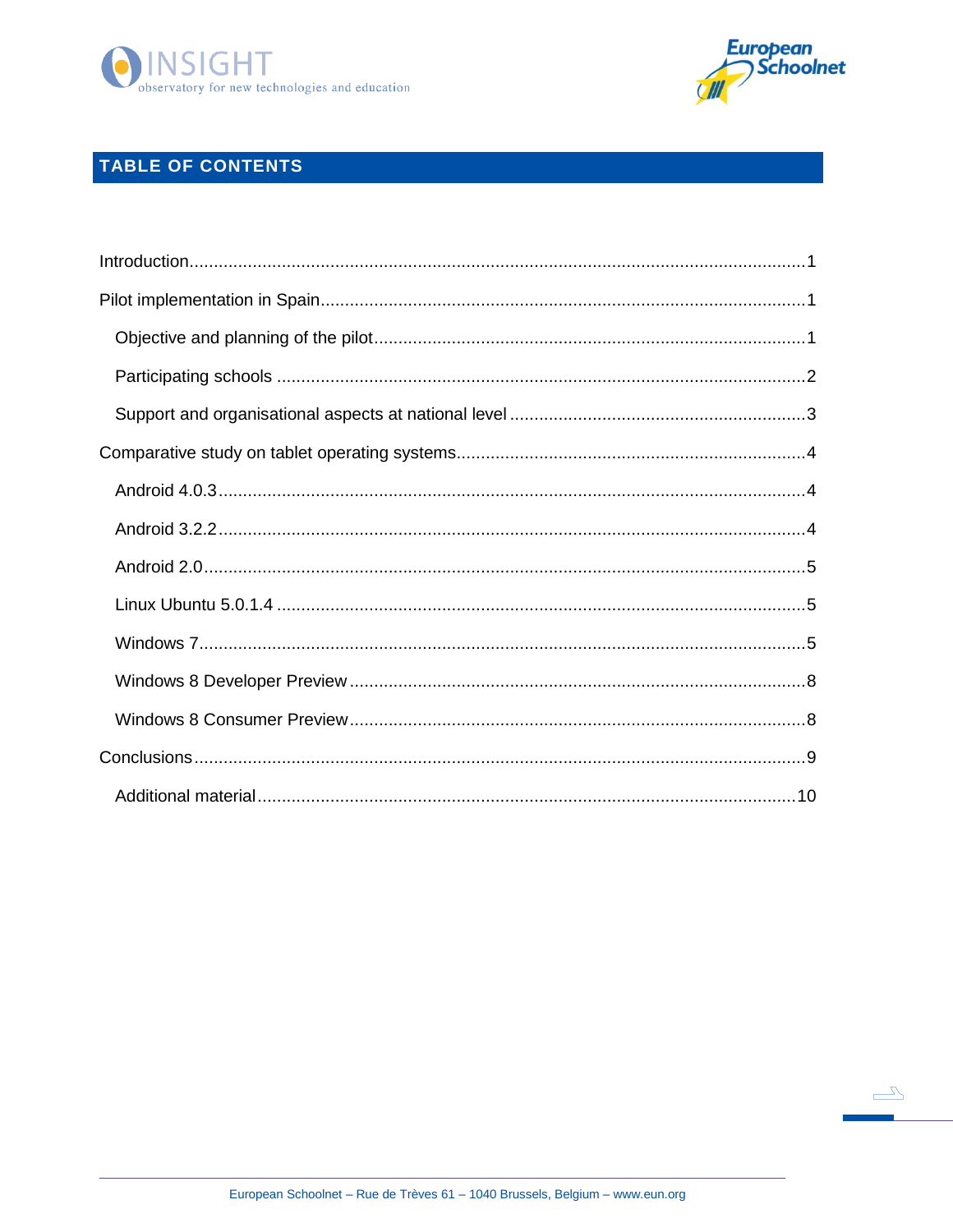



 $\sqrt{2}$ 

## <span id="page-2-0"></span>**INTRODUCTION**

The pilot project conducted in Spain during the school years 2009-2010 and 2010-2011 [\(http://recursostic.educacion.es/eda/web/proyecto\\_eun/eun\\_inicio.html\)](http://recursostic.educacion.es/eda/web/proyecto_eun/eun_inicio.html) involved the use of netbooks with 1:1 methodology to assess the impact of these facilities on teaching and learning processes.

As a continuation of the current initiative, it was proposed to conduct an assessment modifying the technology variable. To that end, it was decided to use the Iconia W500 tablets, provided by the manufacturer Acer and equipped with the Windows 7 operating system.

This pilot experiment, which has been under way in Spain for several years and is now focused on the potential of tablets, is framed within a European project developed by Acer and European Schoolnet, carried out in eight countries [\(http://1to1.eun.org/web/acer/tablet-pilot\)](http://1to1.eun.org/web/acer/tablet-pilot). The planned duration of this European project corresponds to the 2011-2012 school year (from January to June 2012). The final report drawn up by European Schoolnet will be available in September 2012.

This report includes a presentation on the pilot implementation of tablets in Spain from an organizational point of view, and a comparative study on different operating systems for the tablets in question.

## <span id="page-2-1"></span>**PILOT IMPLEMENTATION IN SPAIN**

## <span id="page-2-2"></span>OBJECTIVE AND PLANNING OF THE PILOT

This pilot aimed to explore the additional advantages associated with the use of tablets in the teaching and learning process, as well as in the daily work of teachers, in and outside the classroom, compared with the netbooks used in the previous pilot.

The educational project that each participating teacher designed had to include scenarios that explore the autonomy offered by of new devices (e-learning), that can be used in field research, new features like a touch screen, which facilitates screen sharing; a webcam that lets you add video captures or still images as part of new elements in e-learning, etc.

The distribution of tablets to the schools was organized by Acer and European Schoolnet to equip a classroom and four teachers who teach any subject to that class.

The following stages are foreseen throughout the project in Spain:

| <b>February</b> | Decision-making as to operating system<br>$\bullet$<br>Familiarization with what an eTwinning project is<br>$\bullet$<br>Designing the pedagogical scenario, completing the initial<br>report<br>$\bullet$<br>approximately towards the end of the month |
|-----------------|----------------------------------------------------------------------------------------------------------------------------------------------------------------------------------------------------------------------------------------------------------|
| <b>March</b>    | Start of activities with the tablets in the classroom<br>$\bullet$                                                                                                                                                                                       |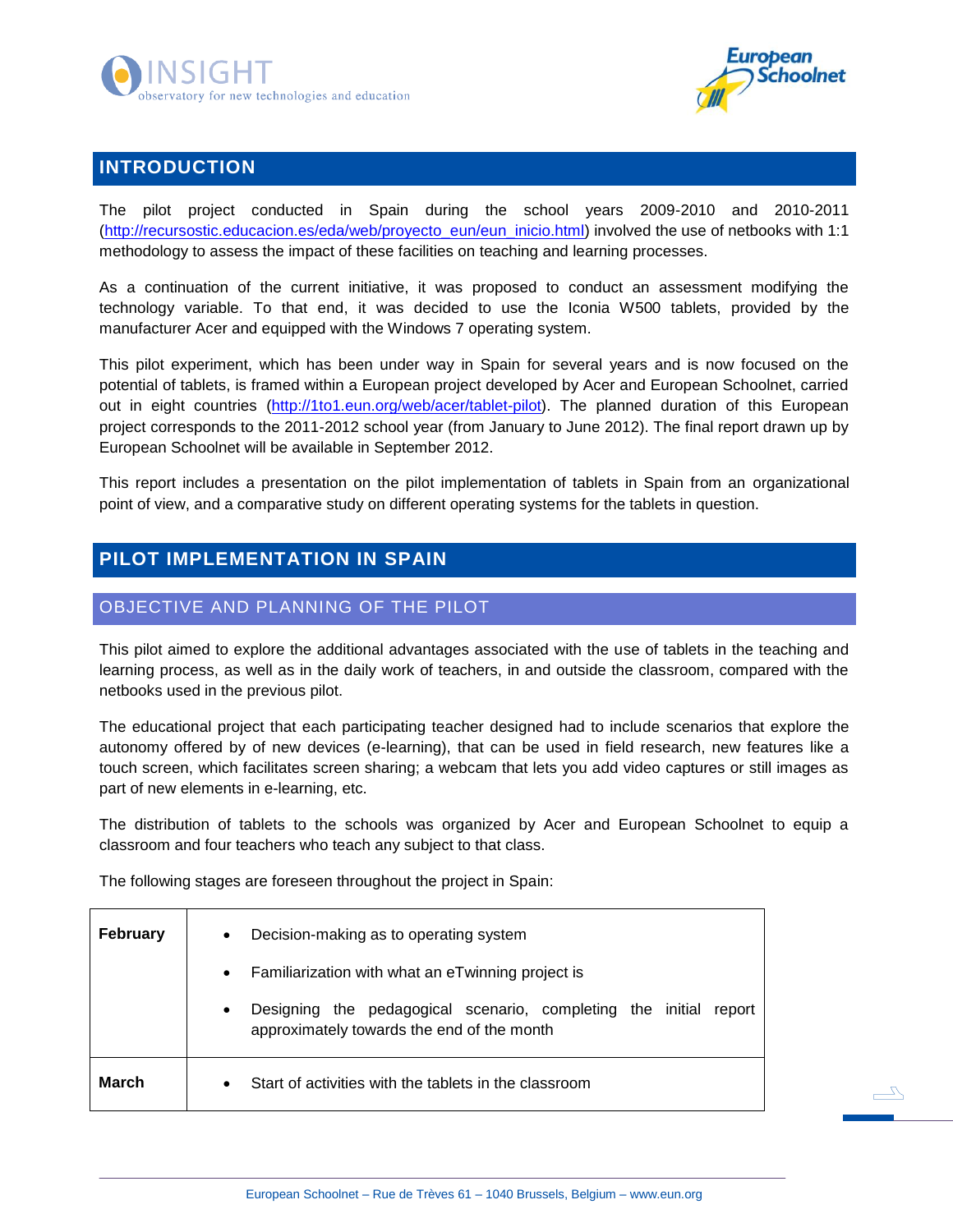



|              | Review of the initial plan proposed and developed with the necessary<br>$\bullet$<br>adjustments and amendments. These actions, scheduled for completion<br>by the end of March, are reflected in the monitoring report |  |  |  |  |
|--------------|-------------------------------------------------------------------------------------------------------------------------------------------------------------------------------------------------------------------------|--|--|--|--|
| <b>April</b> | Continuation of the classroom activities after implementation of the<br>$\bullet$<br>amendments                                                                                                                         |  |  |  |  |
| May          | Completion of the pilot and collection of results through the final report,<br>$\bullet$<br>surveys, etc.                                                                                                               |  |  |  |  |

## <span id="page-3-0"></span>PARTICIPATING SCHOOLS

The following criteria were adopted for the selection of schools in Spain:

- Participation in the pilot project with the netbooks
- Proven experience with the 1:1 type of pedagogy
- Pedagogical quality and variety of areas covered in projects developed with netbooks with 1:1 pedagogy

The selected schools in Spain are:

| <b>Autonomous</b>                                  | <b>School</b>                                                              | <b>Address</b>                                  |
|----------------------------------------------------|----------------------------------------------------------------------------|-------------------------------------------------|
| community                                          |                                                                            |                                                 |
| Aragon                                             | C/ Segundo de Chomón s/n. 50018 Zaragoza                                   |                                                 |
| <b>Castile and Leon</b><br><b>IES Tomás Bretón</b> |                                                                            | C/ Escuelas Menores s/n. 37185 Villamayor de la |
|                                                    |                                                                            | Armuña (Salamanca)                              |
| Galicia                                            | Rúa do Lagarto, esq. Furoca s/n 15140 Pastoriza<br><b>IES de Pastoriza</b> |                                                 |
|                                                    |                                                                            | (Santa María) Arteixo. A Coruña                 |

Regarding the level established to complete this pilot, it was considered convenient to develop it for pupils in the third year of secondary school, since these pupils already have experience with the use of netbooks, having previously participated in the initiative and taken part in the 1:1 methodology.

The participating schools have entered into various commitments as a condition of admission to the project. The commitments are:

- Presentation of an educational project that contains:
	- 1) Description of how the teacher uses the tablets: preparation of lessons, creation of educational materials, use in the classroom, use with other partners, etc.
	- 2) Type of educational resources
	- 3) Participation in the European portal
	- 4) Description of how the teacher uses the tablets with the pupils
	- 5) Description of how pupils make use of the tablets in and outside the classroom

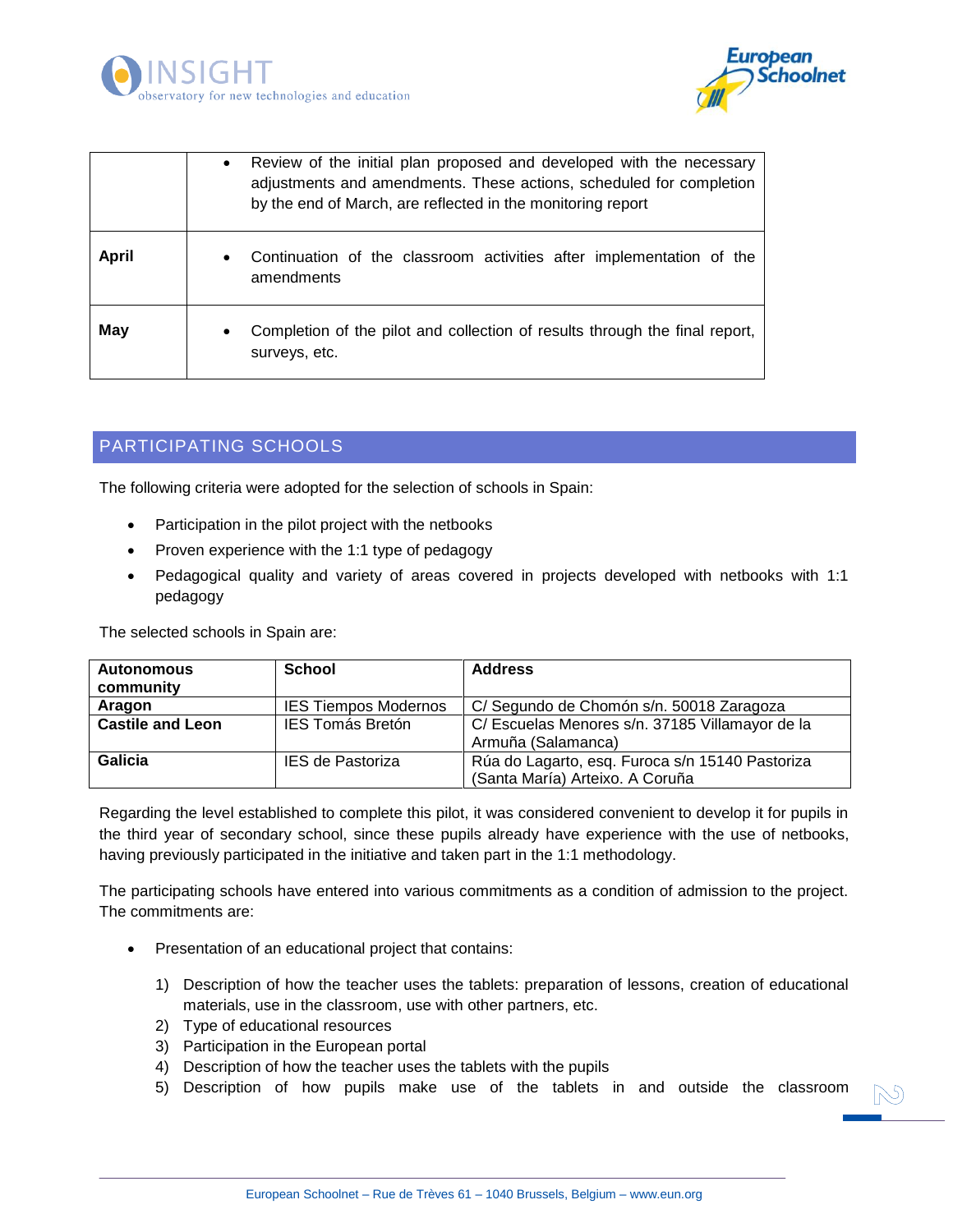



- Presentation of an eTwinning project developed with the tablets
- Completion of questionnaires
- Participation in the European portal of the project
- Participation in the Ministry of Education portal

## <span id="page-4-0"></span>SUPPORT AND ORGANIZATIONAL ASPECTS AT NATIONAL LEVEL

INTEF (Spanish national institute for educational technologies and teacher training) organized support for these schools, in order to follow up, to ensure the proper implementation of the pilot and to achieve specific outcomes in the Spanish context regarding on the impact of the tablets in the classroom on the teaching process. These outcomes should be potentially transferable to other schools and help education authorities in deciding on most appropriate type of equipment for schools. This support consisted of:

- Coordinating the online working sessions planned throughout the life of the project
- Supervising and advising on the pedagogical projects presented by the schools for the completion of this pilot
- Providing communication environments to facilitate the exchange of ideas and the sharing and solving of problems as well as the exchange of methodologies and resources, especially amongst teachers in the same areas
- Coordinating visits to the schools to carry out interviews
- Recognizing the teachers' participation in this pilot through training grants
- Publishing and disseminating the experiences
- Publishing and disseminating the data collected from this pilot through the surveys

Apart from these support activities, the INTEF established the following organizational aspects to facilitate implementation of the project:

- To facilitate the completion of an eTwinning project, the teachers who conducted it in each school are eligible to apply for the training courses offered by the INTEF, whose second edition began on last 23 February
- The collaborative working space was enabled, usually planned for projects of this nature in a Moodle environment on the INTEF servers
- It is planned to certify participation to this pilot with 60 hours of training, for which participating teachers from each school provided:
	- 1) An initial pedagogical project for the use of tablets in and outside the classroom
	- 2) A monitoring report produced towards the middle of the pilot duration, which contains the necessary amendments and adjustments for the implementation of the plan initially scheduled
	- 3) A final report which presents a compilation of data from the project carried out: area, objectives, contents, methodology, resources used, work environments and tools, and which provides learning resources generated during the project and an assessment by the teacher.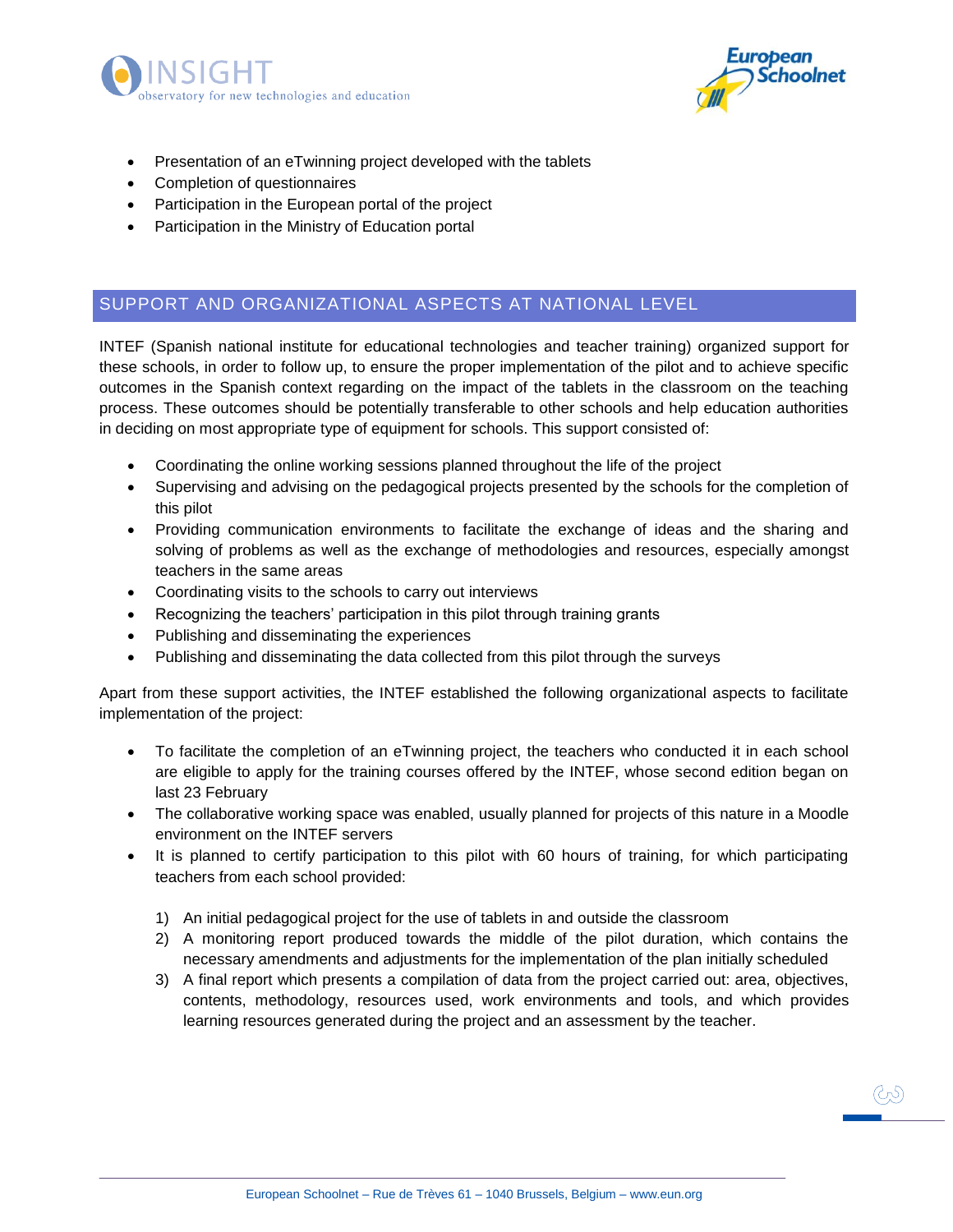



### <span id="page-5-0"></span>**COMPARATIVE STUDY ON TABLET OPERATING SYSTEMS**

Throughout the month of February 2012, different operating systems – Android, Linux and Windows – were tested on the Acer Iconia w500 tablet. The main objective was to provide a brief comparative study to determine which one is most appropriate for an optimal performance of the various features on the tablet to cope with pedagogical scenarios of field research, shared devices, etc.

In short, efforts were made to find out about the benefits of tablets compared to notebooks, currently established in the classrooms, in the light of the substantial improvements in interactivity, usability and training opportunities, so as to assess the possible replacement of equipment.

Below follow the results obtained after the development of tests and the relevant assessments for each operating system analysed at the INTEF, Ministry of Education, Culture and Sports.

#### <span id="page-5-1"></span>ANDROID 4.0.3

The interface is quick and functional. It responds well to multitouch handling in order to zoom, click or double click. Applications are fairly accessible in the main menu with a good screen resolution and an optimal size for the icons, buttons and links, so it can be handled by all types of users.

However, it lacks some basic applications that should work properly on the tablet, such as the camera, Bluetooth or video playback and video streaming from the Web. These problems could not be resolved even by installing different applications and codecs for that purpose.

A version of Flash player compatible with this operating system and this tablet could not be found either, something that also happened with the Java Virtual Machine, so that Web content based on these plugins (as is commonly the case with existing resources on the INTEF website) cannot be displayed.

As a result, even though interactivity with this equipment is good, it would be necessary to await upcoming updates to bring out the most in the tablet performance with Android.

#### <span id="page-5-2"></span>ANDROID 3.2.2

This version features a slower interface and may be outdated as, even though you are using the touch screen, it is necessary to move the cursor that appears on the screen with your finger and place it on the point you want to click on.

Among the multitouch functionalities, the two-finger zoom option, allowing you to enlarge the text or images of windows to the size you want, is not available, whereas it is available with Android 4. It only allows the double click which applies a preset zoom to the text area where the tap is given.

Automatic screen rotation also does not work when you turn the device, even when the option is enabled in the settings panel.

Conversely, with this version we managed to display videos and video streaming (e.g. YouTube), but some plugins such as those that come with the mVideoPlayer package or similar had to be installed

A version compatible with Flash and Java could not be found either, which is a further disadvantage when accessing websites that need it to display their full content.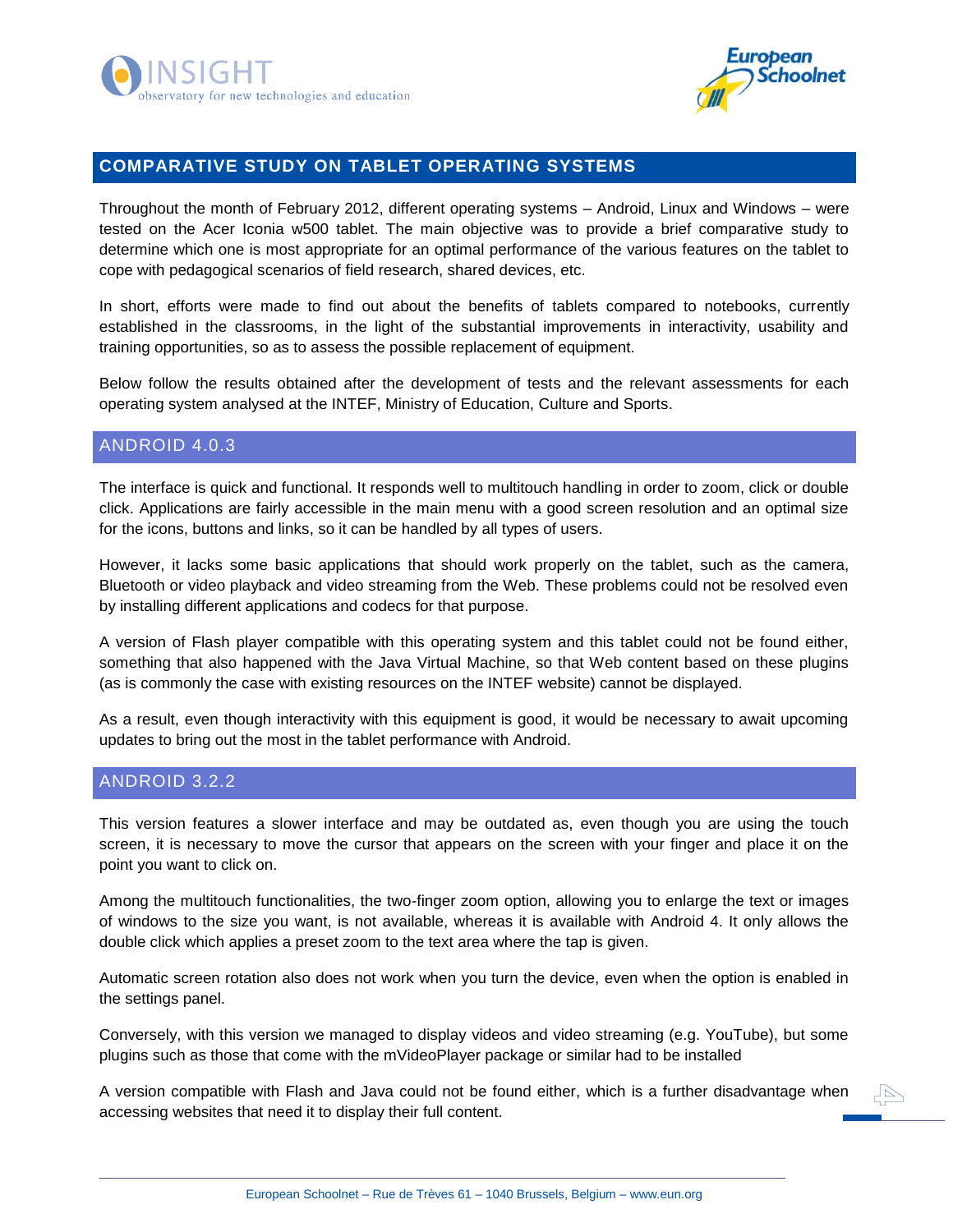



When the camera app is started with this version, it does not close immediately as with Android 4.0, but it does not allow it to operate either, asking for an SD card to be inserted.

Moreover, during the tests, the system proved to be unstable and some applications often closed of their own accord.

#### <span id="page-6-0"></span>ANDROID 2.0

During the experiment with this version, the system was really unstable, with persistent failures and crashes of the device. The interface is slow and the touch screen is not available. It is necessary to scroll through the menus with the cursor handled from the keyboard, complicating the user-machine interactivity. The camera, once again, did not work, perhaps due to the absence of an SD card.

On this occasion, a version compatible with this device and this operating system could not be downloaded either, and when we tried to evaluate the video and sound, the system crashed completely.

This is why it would be really unwise to install it on this tablet model.

#### <span id="page-6-1"></span>LINUX UBUNTU 5.0.1.4

This operating system features an interface with the usual Ubuntu look and feel. While this is quite efficient, the window buttons are rather small, making it difficult to click on them properly, at least with the screen resolution used by default.

The camera, sound and display of videos and video streaming work properly without having to install extra programmes; the multitouch functionalities are not available.

It does not include automatic screen rotation either, although this can be done manually in the screen setup menu by selecting Position Screen Vertical.

Displaying Web content with Flash and Java was done without any difficulty and it was not necessary to install additional plugins.

#### <span id="page-6-2"></span>WINDOWS 7

This is the operating system pre-installed by the manufacturer and which should perform best.

The experience with this OS was indeed generally good. The camera operated properly, and videos and video streaming could be displayed without the need to install additional plugins to display Flash and Java.

Although the interface aspect is classic for Windows on a PC, some buttons and links on websites can be rather small and it can be difficult to try to click on them, even if the option allowing to enlarge the size by 25% through the control panel is enabled, something that any user should overcome with practice in handling the tablet regularly.

This operating system features a rather slower multitouch than on Android, but this is fairly comprehensive: it is possible to zoom with a double tap, with two fingers, to page up or page down, to go back in the browser and other options detailed graphically in the figures on the following pages.

 $\mathbb{C}$ n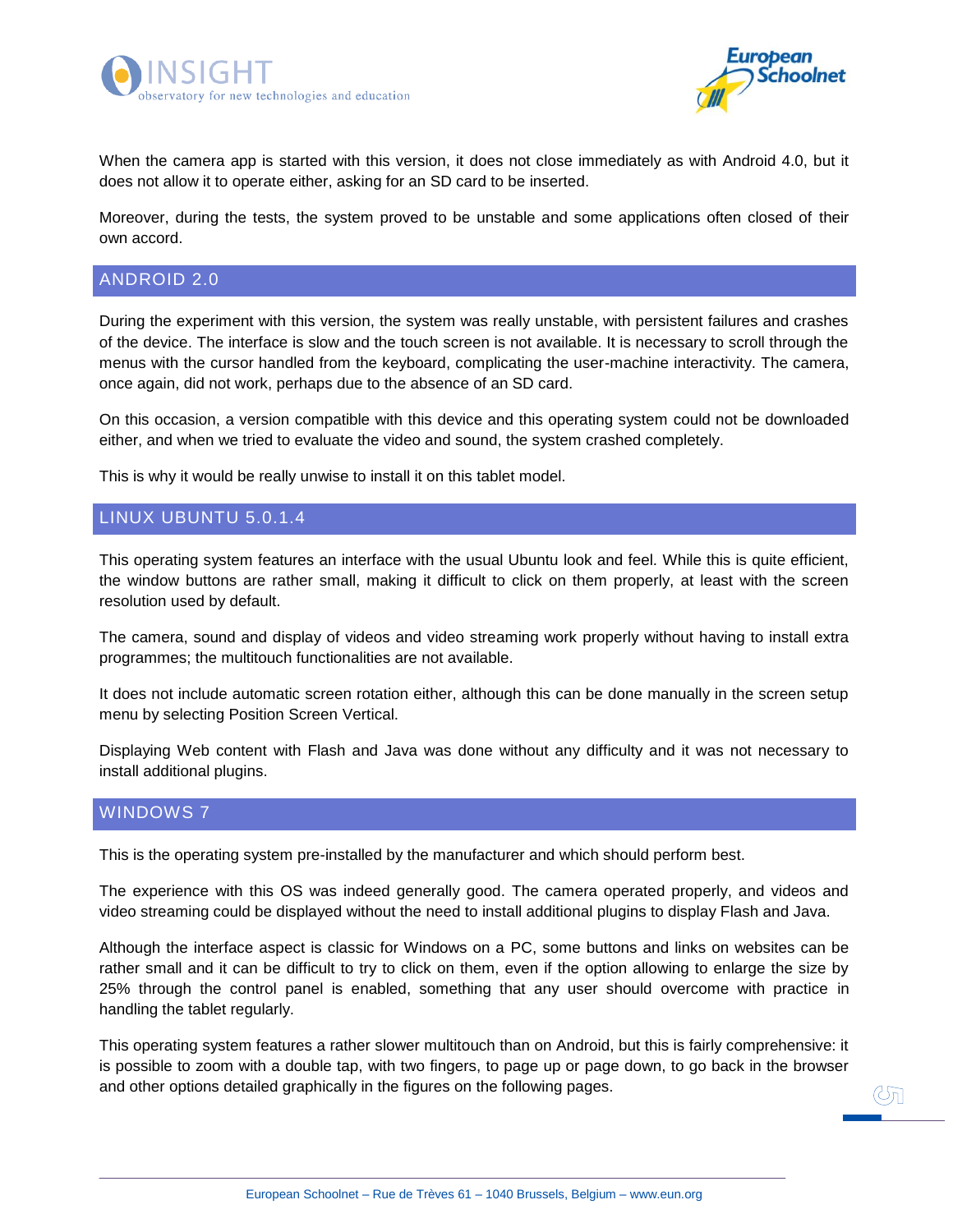



 $\circledcirc$ 

The only thing that was not possible was to rotate the screen image automatically when turning the tablet vertical, something that we could do by ourselves, however, by entering the setting for monitor orientation and selecting Vertical as preferred orientation.

| Gesture        | How you do it                                      | What it does                                                                |
|----------------|----------------------------------------------------|-----------------------------------------------------------------------------|
| press          | Press the item once.                               | Opens or launches<br>whatever you have<br>pressed.                          |
| double tap     | Press twice on the item, in<br>quick succession.   | Zooms in or out in<br>stages.                                               |
| press and hold | Press and leave your finger<br>there for a moment. | Opens a context-<br>specific menu (like<br>right-clicking with a<br>mouse). |

*Fig. 1 Actions that can be performed on the touch screen with Windows 7 on tablets*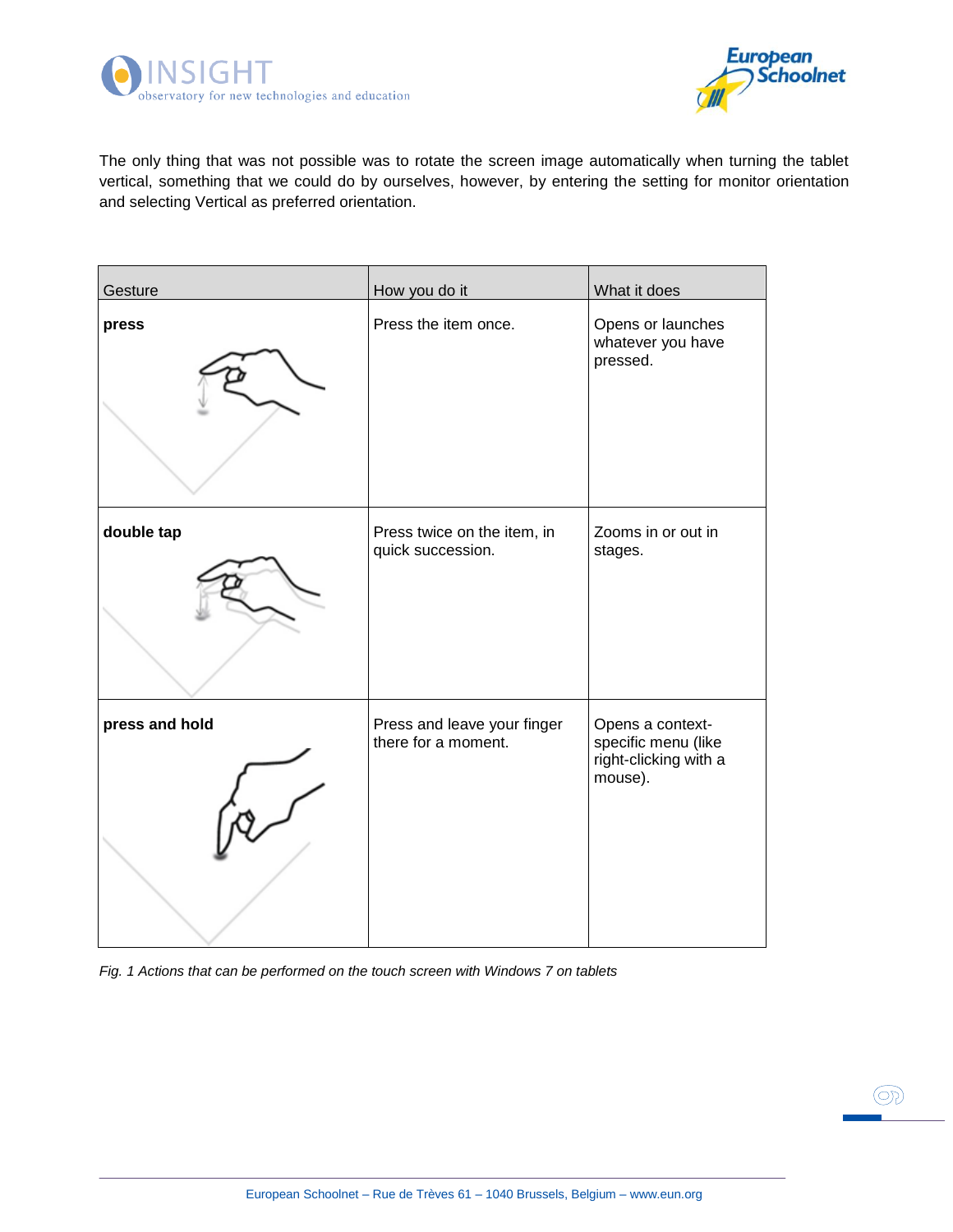



 $\mathbb{R}$ 

| Gesture           | How you do it                                                                                    | What it does                                                               |
|-------------------|--------------------------------------------------------------------------------------------------|----------------------------------------------------------------------------|
| pan               | Place your finger on the<br>screen and maintain contact<br>as you move it around.                | Moves through screens<br>or menus at a<br>controlled rate.                 |
| flick             | Move your finger quickly in<br>the direction you want the<br>screen to move.                     | Quickly scrolls through<br>menus or pages or<br>moves sideways in<br>hubs. |
| pinch and stretch | Make a pinching motion with<br>your thumb and forefinger on<br>the screen or move them<br>apart. | Gradually zooms in or<br>out of a website, map<br>or picture.              |

*Fig. 1 (Continued). Actions that can be performed on the touch screen with Windows 7 on tablets.*

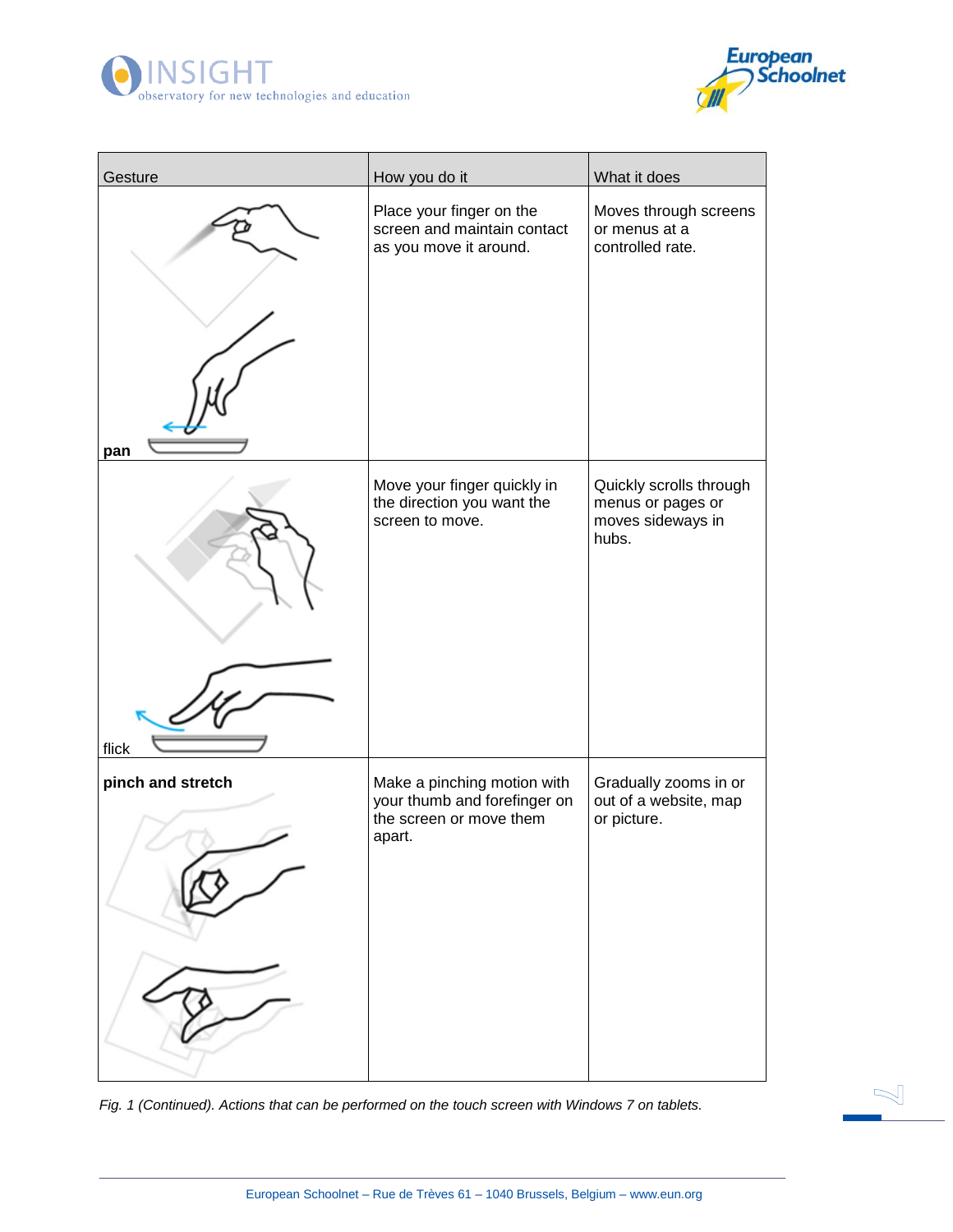



#### <span id="page-9-0"></span>WINDOWS 8 DEVELOPER PREVIEW

This is a test version for developers, available at present in English. This version incorporates the new Metro interface for accessing applications, with an innovative appearance based on the "Live Tiles" concept, with icons looking like tiles, where each application is represented by a box or rectangle that can display dynamic information.

With this interface you can access the open programs by sliding your finger from the left screen margin to the right. You can also access other menus by doing the same from below or from the right.

In this version the Windows button incorporated on the tablet gives us the option to move from the desktop to the apps and back again.

The cameras that the tablet incorporates were tested with Skype and they work properly, both front and rear, even though they did not recognize other programs such as Youcam.

You can also watch the videos and video streaming properly without needing to download plugins or extra extensions.

The multitouch options respond well, moving the images very quickly when it comes to enlarging text or images, for example for a website.

The size of windows, icons and buttons is not too small provided that the medium-sized screen resolution or 125% setting is enabled.

Java and Flash content could be displayed properly with the browser pre-installed with this version of Windows, Internet Explorer 10, although it is recommended that Chrome or Firefox also be installed.

The system does not offer the option to rotate the screen image automatically when you turn it vertical, but as with Windows 7, it is possible to modify manually the **monitor orientation setting** to make it vertical.

#### <span id="page-9-1"></span>WINDOWS 8 CONSUMER PREVIEW

In this recently released version of Windows, substantial amendments on the Windows 8 Development Preview are barely noticeable.

Only slight changes are visible on the Metro Interface, with some changes in the Live Tiles installed by default on the Windows 8 Development Preview, though these are really customizable by the user.

This version includes by default a first panel of Tiles to see at a glances the applications most requested by the users, such as the Store to download new apps, Maps which takes you directly to the Google Maps website, Internet Explorer to surf, Photos, Video, Mail, Music, etc., all with the new look that Microsoft is developing to equip this operating system with a new appearance and greater interactivity focused on tablets and SmartPhones, so that by means of the touch screen the user moves intuitively between the applications that are open.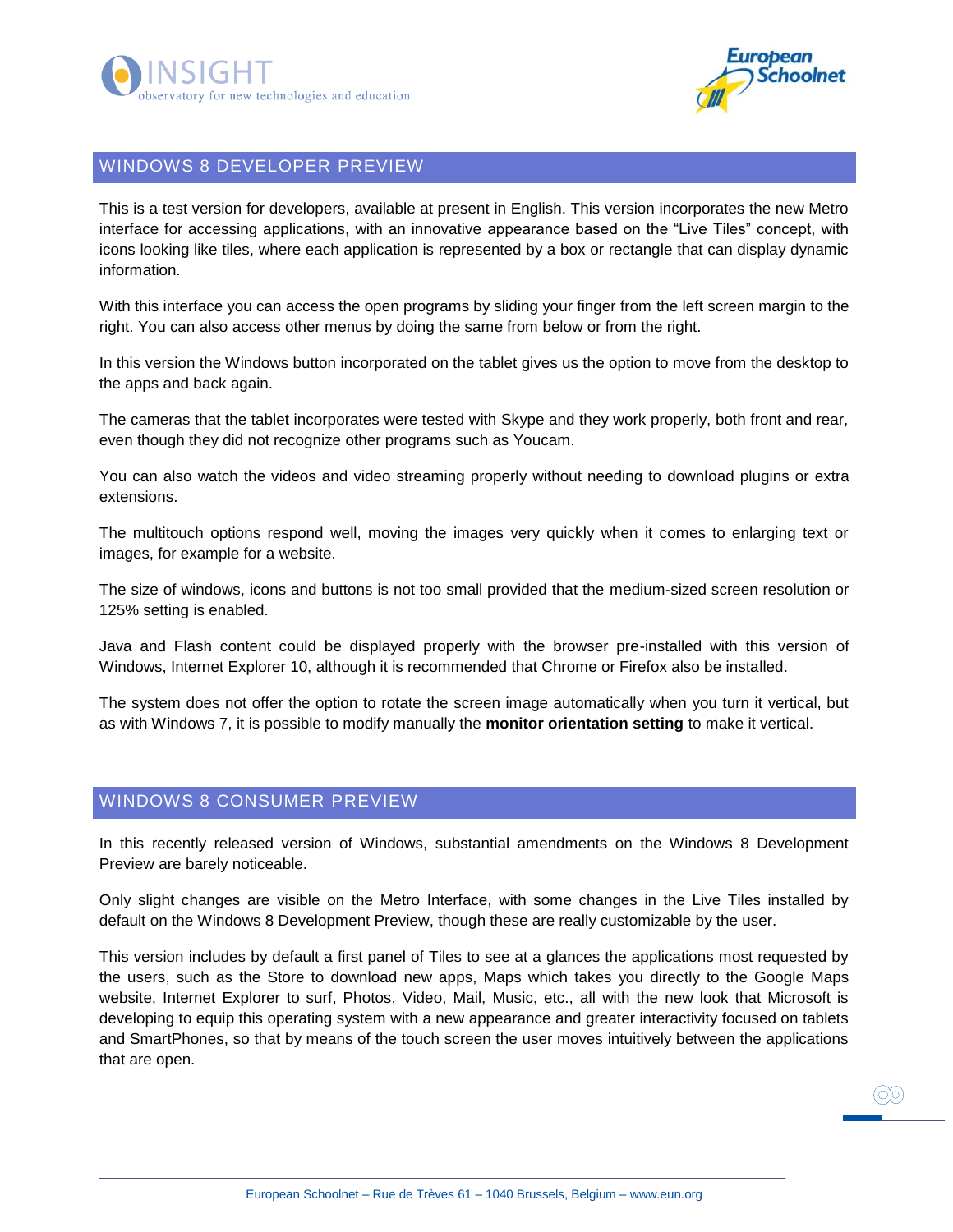



Internet Explorer 10 responds quickly and accurately to multitouch, both with double tap and with two fingers to zoom, although there were some problems when it came to displaying content in Flash, even with the necessary plugins installed, something which did not occur with other browsers like Chrome or Firefox.

By contrast, Google Chrome runs very slowly when you zoom by means of the touch screen, and the lateral scrollbar to see the bottom content on webpages does not work properly.

Both sound and videos work well, also with video streaming. Java content is displayed correctly too.

Both cameras of the tablet worked properly with Skype and with the app installed in the Windows 8 main menu.

In brief, Windows 8 Consumer Preview is another preliminary version of what Windows 8 will be in the near future, and although it may have some more polished menus, it is not yet finalized.

## <span id="page-10-0"></span>**CONCLUSIONS**

The following table gives an overview of the available features with the different operating systems that have been tested.

|                     | <b>Android</b><br>4.0.3 | <b>Android</b><br>3.2.2 | <b>Android</b><br>2.0 | <b>Ubuntu</b><br>2.0 | <b>Windows</b><br>$\overline{7}$ | <b>Windows</b><br>8 |
|---------------------|-------------------------|-------------------------|-----------------------|----------------------|----------------------------------|---------------------|
| Camera              | <b>NO</b>               | NO*                     | NO <sup>*</sup>       | <b>YES</b>           | <b>YES</b>                       | <b>YES</b>          |
| Video               | <b>NO</b>               | <b>YES</b>              | <b>NO</b>             | <b>YES</b>           | <b>YES</b>                       | <b>YES</b>          |
| Video Streaming     | <b>NO</b>               | <b>YES</b>              | <b>NO</b>             | <b>YES</b>           | <b>YES</b>                       | <b>YES</b>          |
| Sound               | <b>YES</b>              | <b>YES</b>              | <b>NO</b>             | <b>YES</b>           | <b>YES</b>                       | <b>YES</b>          |
| Multitouch          | <b>YES</b>              | <b>NO**</b>             | <b>NO</b>             | <b>NO</b>            | <b>YES</b>                       | <b>YES</b>          |
| Auto-rotate display | <b>NO</b>               | <b>NO</b>               | <b>NO</b>             | <b>NO ***</b>        | <b>NO ***</b>                    | <b>NO</b> ***       |
| Flash player        | <b>NO</b>               | <b>NO</b>               | <b>NO</b>             | <b>YES</b>           | <b>YES</b>                       | <b>YES</b>          |
| Java                | <b>NO</b>               | <b>NO</b>               | <b>NO</b>             | <b>YES</b>           | <b>YES</b>                       | <b>YES</b>          |

*Table 1 Summary - features available with each operating system*

*\* The camera application incorporated with the operating system does not work without inserting an SD card.*

*\*\* Only allows the use of click and double-click on the screen.*